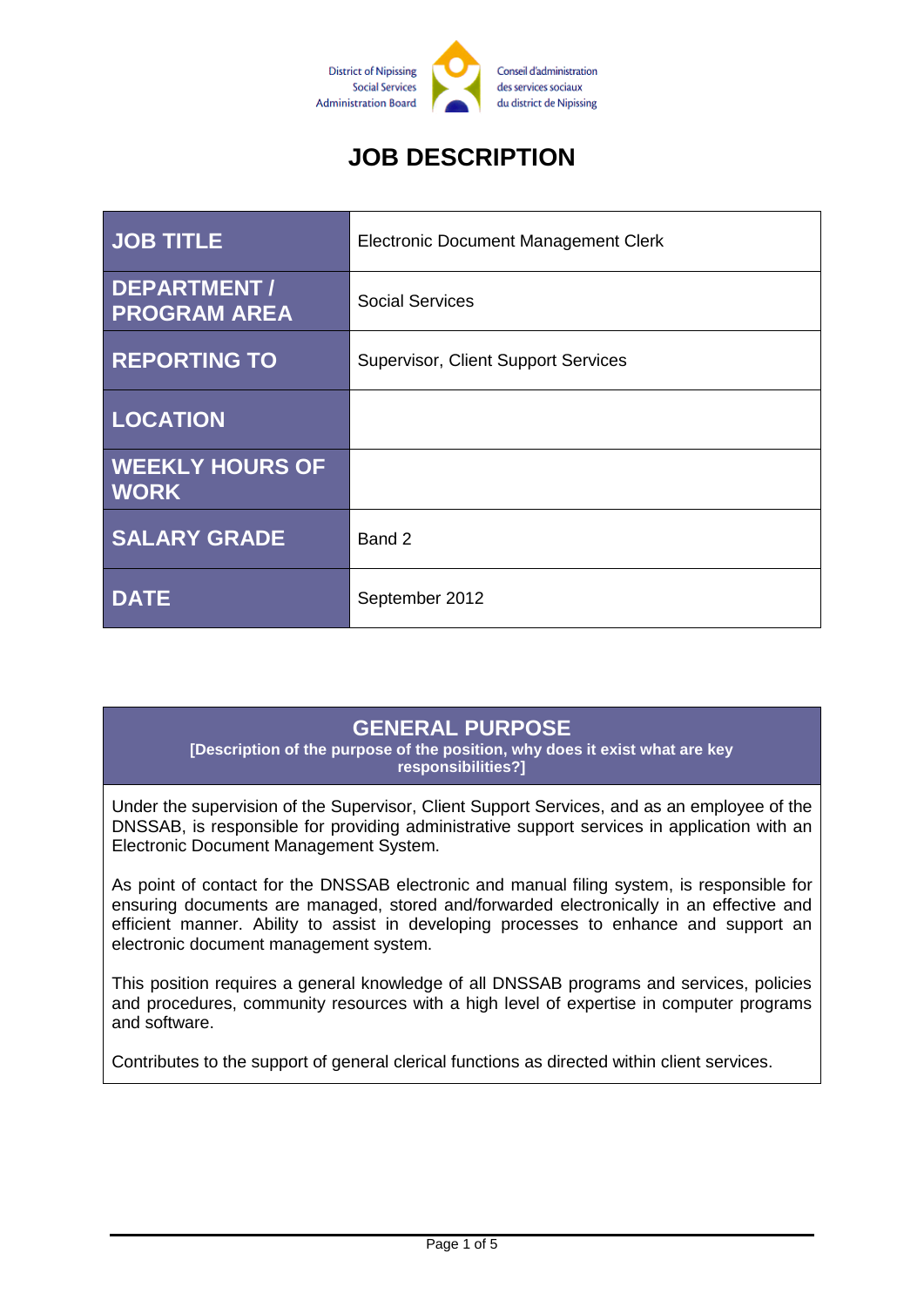| <b>KEY ACTIVITIES</b><br>[Name and list under each the key activities of the position and percentage estimate of time for<br>each section.]                                                                                                                                                                                                                                                                                                                                                                                                                                                                                                                                                                                                                                                                                                                                                                                                                                                                                                                                                                            |     |  |
|------------------------------------------------------------------------------------------------------------------------------------------------------------------------------------------------------------------------------------------------------------------------------------------------------------------------------------------------------------------------------------------------------------------------------------------------------------------------------------------------------------------------------------------------------------------------------------------------------------------------------------------------------------------------------------------------------------------------------------------------------------------------------------------------------------------------------------------------------------------------------------------------------------------------------------------------------------------------------------------------------------------------------------------------------------------------------------------------------------------------|-----|--|
| Performs technical supports to ensure the electronic document<br>management system supports the delivery of programs within Social<br>Services by:<br>Setting up of client master files hard copies and/or electronically as<br>$\bullet$<br>required by individual programs;<br>Receiving and storing client applications, supporting documentation,<br>$\bullet$<br>correspondence and reports based program requirements;<br>Receiving and processing client reporting documents as directed and<br>$\bullet$<br>updating case notes and files;<br>Providing general office support as directed including internal mail<br>$\bullet$<br>delivery and prepares outgoing correspondence, courier etc. for<br>mailing;<br>Verifying documentation for discrepancies, duplication and/or errors<br>$\bullet$<br>and referring these to appropriate staff;<br>Responsible for incoming and outgoing file transfers electronically and<br>$\bullet$<br>hard copy;<br>Provides expertise to staff in utilizing scanners and share-point<br>$\bullet$<br>system;<br>Assisting with 3 <sup>rd</sup> party checks as directed | 50% |  |
| Performs clerical support by:<br>Photocopying, scanning, faxing, emailing and distributing necessary<br>$\bullet$<br>documents electronically;<br>Performing emergency alarm checks to ensure panic alarms are<br>$\bullet$<br>functioning;<br>Scanning and managing incoming documents and storing<br>$\bullet$<br>electronically as directed.<br>Receiving and sorting incoming mail in preparation for delivery to all<br>departments.<br>Providing duplicate T5's as requested by clients.                                                                                                                                                                                                                                                                                                                                                                                                                                                                                                                                                                                                                         | 40% |  |
| Contributes to the maintenance of equipment relevant to the electronic<br>document management system by:<br>Assisting with the maintenance and upkeep of office automation<br>$\bullet$<br>equipment directly related to electronic document management;<br>Assisting with the recommendations to upgrade equipment to enhance<br>the electronic document management system;<br>Other office support as required including maintaining an electronic<br>tracking system to ensure integrity of the filing system                                                                                                                                                                                                                                                                                                                                                                                                                                                                                                                                                                                                       | 10% |  |
| As a DNSSAB employee, the position is responsible for creating,<br>maintaining and actively participating in a respectful workplace, that is<br>free of all forms of harassment, discrimination and violence.                                                                                                                                                                                                                                                                                                                                                                                                                                                                                                                                                                                                                                                                                                                                                                                                                                                                                                          |     |  |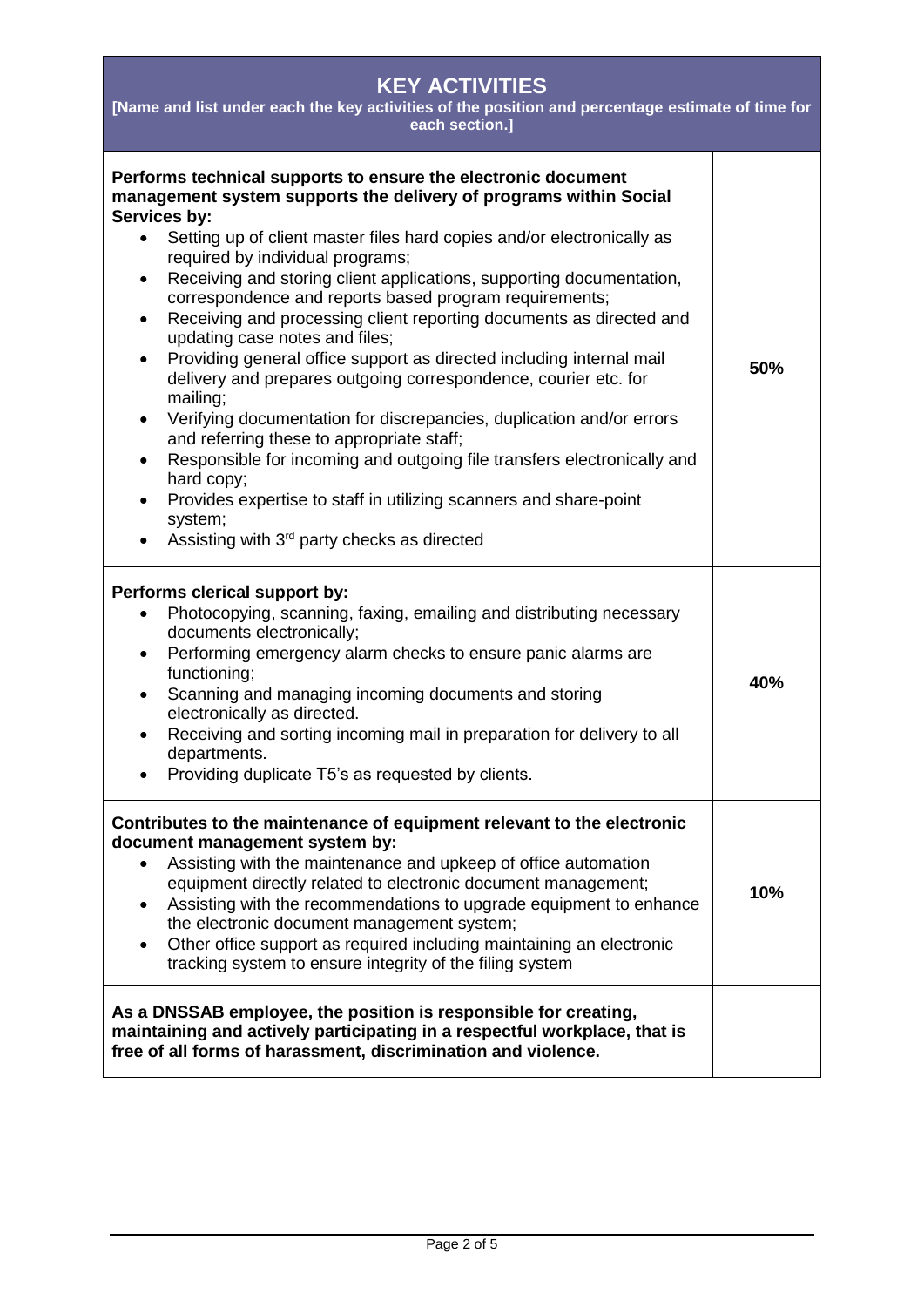# **QUALIFICATIONS**

- Office Administration Certificate or equivalent or an acceptable combination of education and experience;
- One (1) year previous experience in an office administration/customer service environment, preferably related to an electronic document management system;
- General knowledge of all programs related to DNSSAB;
- Expertise of technology programs within DNSSAB;
- General knowledge of the full range of community resources;
- Expertise in desktop applications including working knowledge of Microsoft Office applications, Share-point, and other applicable programs to the DNSSAB;
- Excellent customer service skills and ability to effectively and efficiently provide service to staff and or customers of DNSSAB;
- Ability to communicate effectively and tactfully
- Ability to recognize and diffuse difficult situations;
- Ability to work in a stressful, fast-paced team environment and prioritize urgent requests:
- Minimum of 40 wpm (keyboarding skills);
- Demonstrated respect of confidentiality;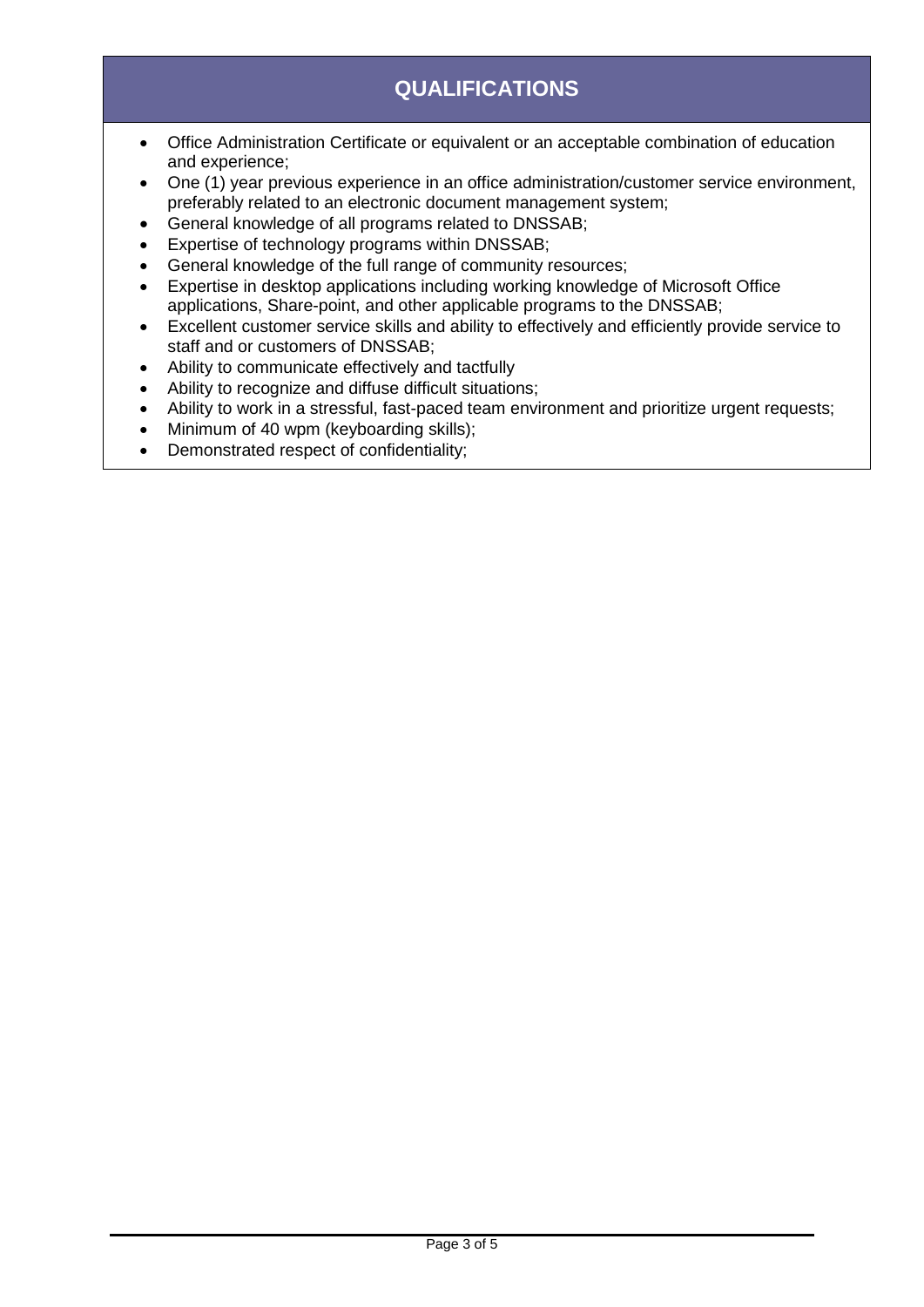# **COMPENSABLE FACTORS**

#### **KNOWLEDGE**

**[This subfactor measures the general knowledge and specialized or vocational training necessary to perform the job duties in a satisfactory manner and has no relationship to the academic achievement of an employee. The degree levels are normally expressed in terms of formal education or equivalent. Similar levels of achievement can be obtained through related experience, courses or self-improvement.]**

Undergraduate level (College) - One year or equivalent.

## **EXPERIENCE**

**[Should be considered when the degrees of knowledge are established. It serves as a scale of measurement for the amount of practical experience that an average individual having the appropriate theoretical knowledge, specific education and specialized training, would require to be able to perform the job duties.]**

Over one year, up to and including two years

#### **JUDGEMENT**

**[Measures the choice of action required in applying methods, procedures, or policies to complete the tasks.]**

The job requires the application of established methods or procedures. Work may involve a choice of methods.

## **MENTAL EFFORT**

**[Measures the period of time wherein mental, visual and/or aural attentiveness is required on the job. Both the frequency and duration of the effort are to be considered.]**

Continuous periods of short duration.

## **PHYSICAL ACTIVITY**

**[Measures the physical activity by the type and duration required to perform the duties.]**

Light activity of short duration.

# **DEXTERITY**

**[Measures the level of dexterity required by a job. The levels of manual dexterity are determined by considering the elements of speed and/or accurate hand/eye (or hand/foot) coordination. Movements can be either fine or coarse.]**

Employee is required to perform tasks that demand the accurate coordination of fine movements, where speed is a primary consideration.